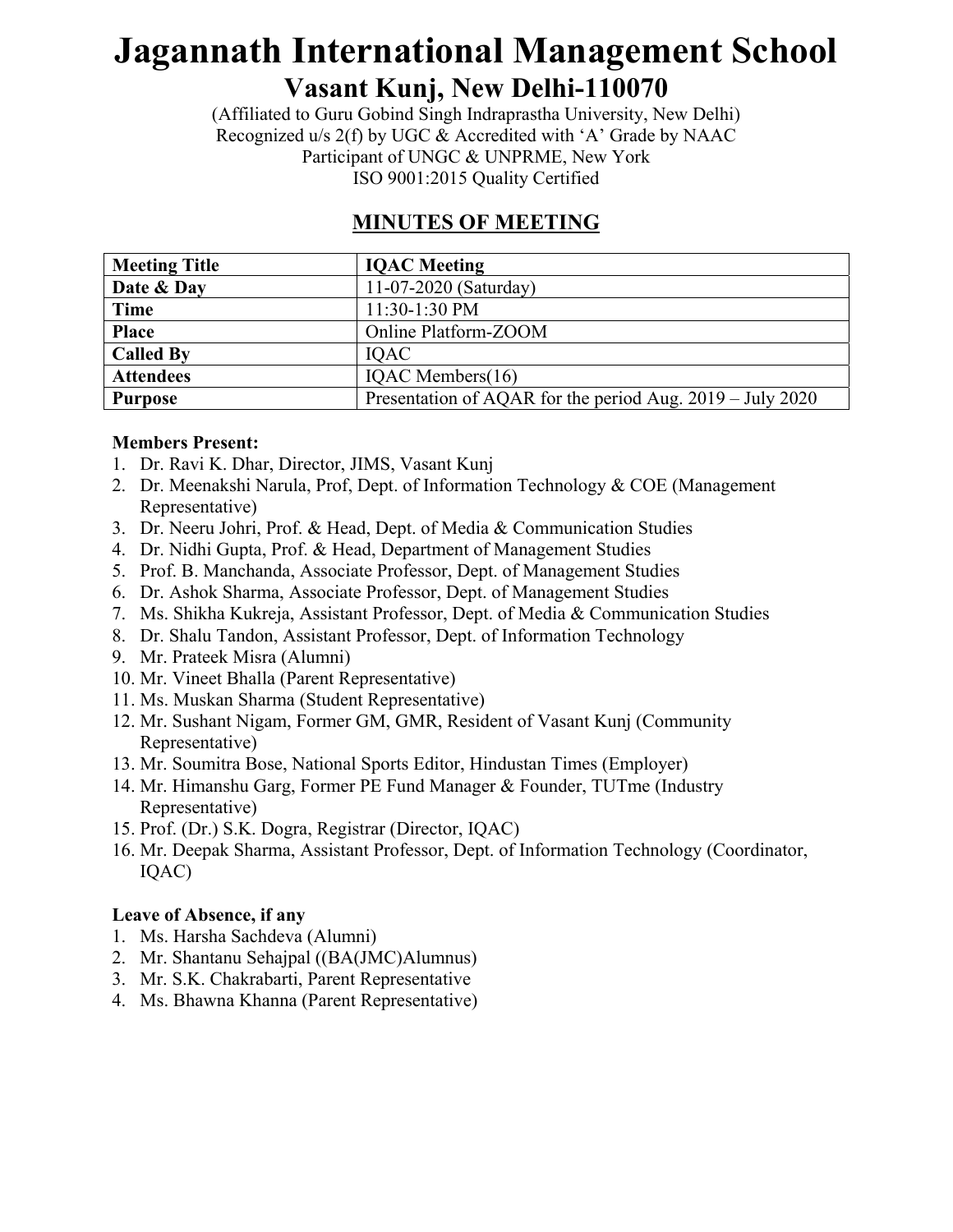(Affiliated to Guru Gobind Singh Indraprastha University, New Delhi) Recognized u/s 2(f) by UGC & Accredited with 'A' Grade by NAAC Participant of UNGC & UNPRME, New York ISO 9001:2015 Quality Certified

**The meeting began with the formal welcome of the members by Dr. Ravi K Dhar, Director, JIMS, Vasant Kunj.** 

**The following points were discussed in the meeting:** 

| Agenda                                                                                                  | <b>Discussion</b>                                                                                                                                                                                                                                                                                   | <b>Remarks</b>               |
|---------------------------------------------------------------------------------------------------------|-----------------------------------------------------------------------------------------------------------------------------------------------------------------------------------------------------------------------------------------------------------------------------------------------------|------------------------------|
| <b>Introduction of all members</b><br>of IQAC                                                           | All<br>members<br>the<br>themselves and their well-being. Mr.                                                                                                                                                                                                                                       | introduced   For Information |
|                                                                                                         | Vibhor<br>Kataria,<br>Student<br>Representative was introduced as the<br>new member.                                                                                                                                                                                                                |                              |
| Presentation of AQAR for<br>the period Aug 2019 - July<br>2020 by IQAC Coordinator<br>Mr. Deepak Sharma | Detailed discussions were done on the<br>various academic and other activities<br>during the said period as per the<br>presentation:                                                                                                                                                                |                              |
|                                                                                                         | 1) IQAC initiatives: Informed about   For Information<br>various IQAC initiatives during the<br>year 2019-20                                                                                                                                                                                        |                              |
|                                                                                                         | 2) Value Added Courses: Value added   For Information<br>conducted<br>courses<br>were<br>$^{on}$<br>Certification in equity derivatives<br>trading and research & French<br>101<br>Language were<br>conducted.<br>students were enrolled in these<br>courses.                                       |                              |
|                                                                                                         | 3) Mentor-Mentee Sessions were held<br>in all the courses by the respective<br>Faculty mentors and 2-3 sessions in a<br>month on an average basis were held<br>in each class till March 2020. Also,<br>informed about online mentoring<br>session conducted for all the batches<br>during Lockdown. | For Information              |
|                                                                                                         | JIMS Vasant Kunj Educational<br>4)<br>Channel: All the faculty members are<br>recording the lectures of their subjects<br>and uploading on YouTube Channel.                                                                                                                                         | For Information              |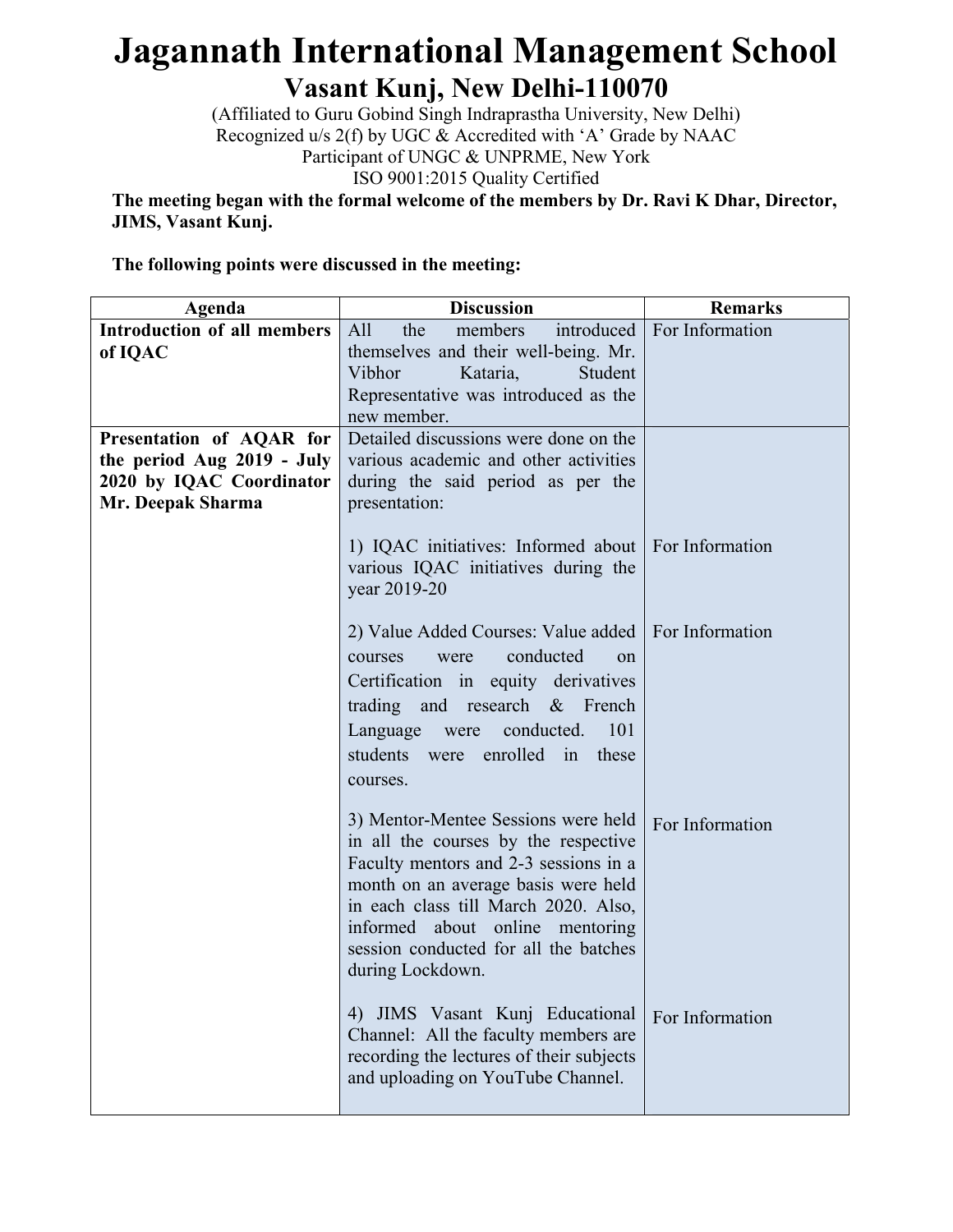(Affiliated to Guru Gobind Singh Indraprastha University, New Delhi) Recognized u/s 2(f) by UGC & Accredited with 'A' Grade by NAAC Participant of UNGC & UNPRME, New York

ISO 9001:2015 Quality Certified

| 150 room. 2015 Quality Centrical                                                                                                                                                                                                                                                                                                                                                                                                                                                                                                                                                                    |                 |
|-----------------------------------------------------------------------------------------------------------------------------------------------------------------------------------------------------------------------------------------------------------------------------------------------------------------------------------------------------------------------------------------------------------------------------------------------------------------------------------------------------------------------------------------------------------------------------------------------------|-----------------|
| 5) Dr. Ravi K Dhar, Director received   For Information<br>'The Award of Honor' by All<br>Intellectuals Edu-Leaders Society on<br>31/08/2019.                                                                                                                                                                                                                                                                                                                                                                                                                                                       |                 |
| 6) Activities such as Class Tests, For Information<br>Supplementary Exams, Assignments,<br>Makeup Tests, End-Term Practical<br>Exams held<br>as per Academic<br>Calendar                                                                                                                                                                                                                                                                                                                                                                                                                            |                 |
| 7) Student Satisfaction Survey (SSS):<br>Student Satisfaction Survey (SSS) on<br>overall institutional performance was<br>conducted and 735 students have<br>participated in this.                                                                                                                                                                                                                                                                                                                                                                                                                  | For Information |
| 8) Research Grant:<br>BBA- A research grant of Rs.   For Information<br>4,91,920/- received from NHRC for<br>"Protection of Human Rights Act,<br>1993 (Vulnerability, legal protection<br>and working condition of domestic<br>workers)" and second project grant of<br>Rs. 4,00,000/- received from ICSSR<br>for "Knowledge, Attitude and Practice"<br>of WASH in the slums of NCT of<br>Delhi".<br>BA(JMC)- A research grant of Rs.<br>5000/- received from UNICEF for a<br>Project in SDG by 01 faculty member<br>and Rs. 50,000 for Unnat Bharat<br>Abhiyan Survey from MHRD, Govt.<br>of India |                 |
| 9) JIIC has been awarded 04 stars for<br>2018-19 and 02 stars for 2019-20 by<br>MHRD for various activities to create<br>an ecosystem for innovations.                                                                                                                                                                                                                                                                                                                                                                                                                                              | For Information |
| 10) JIMS Vasant Kunj Business<br>Centre<br>Incubation<br>(BIC):<br>JIMSNEST - a) Digital Marketing                                                                                                                                                                                                                                                                                                                                                                                                                                                                                                  | For Information |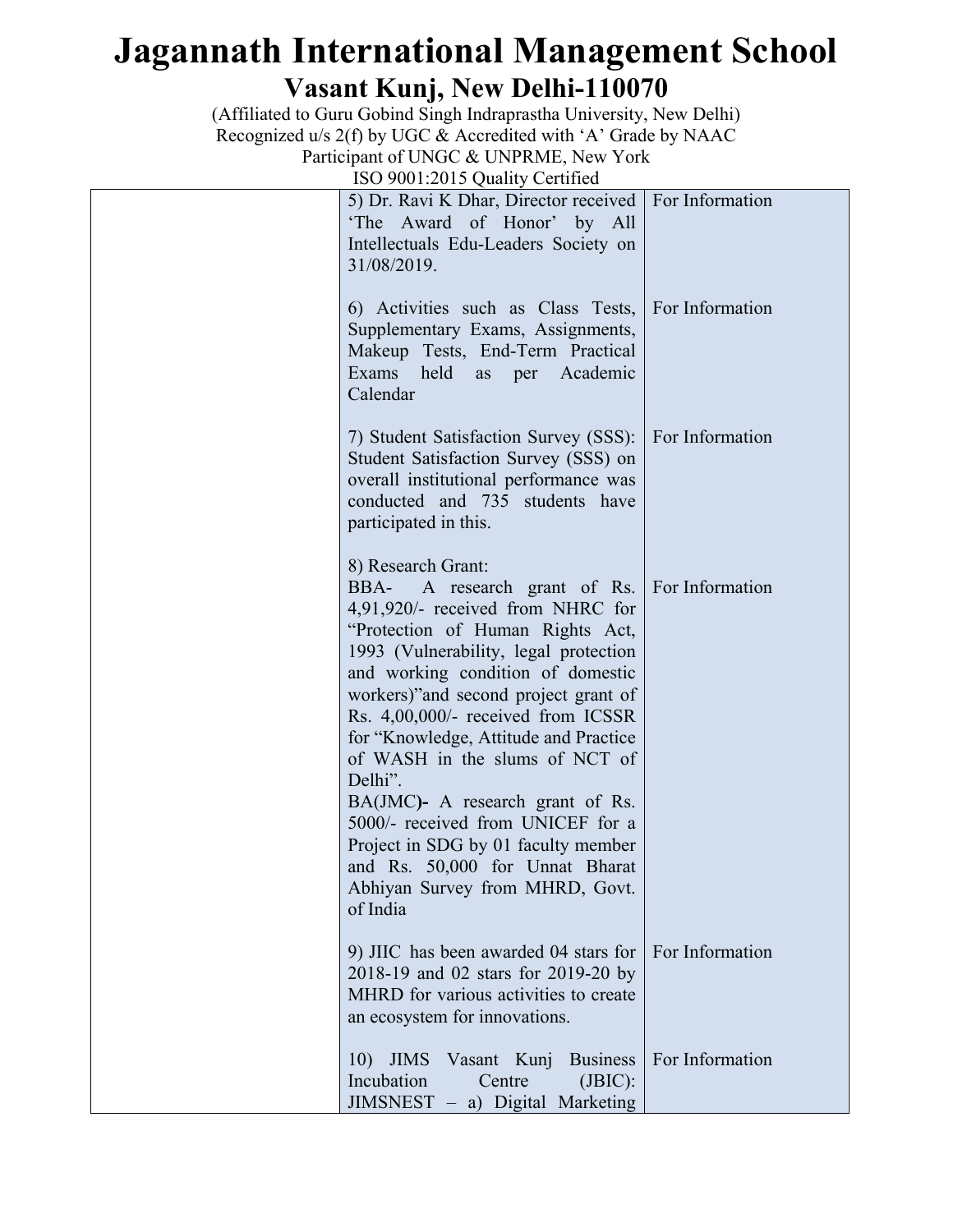(Affiliated to Guru Gobind Singh Indraprastha University, New Delhi) Recognized u/s 2(f) by UGC & Accredited with 'A' Grade by NAAC Participant of UNGC & UNPRME, New York

ISO 9001:2015 Quality Certified

| startup launched on 01/04/2020<br>b) Mr. Aman Rishu received award<br>from Department for Promotion of<br>Industry and Internal Trade for his<br>startup Ballotnow Pvt. Ltd.                                                                                                                          |                                                                                                                                           |
|-------------------------------------------------------------------------------------------------------------------------------------------------------------------------------------------------------------------------------------------------------------------------------------------------------|-------------------------------------------------------------------------------------------------------------------------------------------|
| Research<br>Publications:<br>11)<br>Research Papers in BBA, 03 in BCA<br>and 03 in BA(JMC) are published.<br>15 papers by Faculty Members of research<br>BBA and 16 papers by Faculty<br>Members of BCA published in<br>conference proceedings.<br>03 Chapters, 02 Books by BBA and<br>01 Book by BCA | 04   HODs have to motivate<br>their faculty members<br>for<br>writing<br>more<br>for<br>papers<br>reputed journals<br>and<br>conferences. |
| 12) Participation of Faculty in For Information<br>Seminars/Conferences/Workshops:<br>Almost all the Faculty members of<br>BBA & BCA have attended the<br>International Conference, National<br>Seminar and Workshop.                                                                                 |                                                                                                                                           |
| 13) Extension Activities: Informed   For Information<br>about various activities organized and<br>10 awards received by Rotaract<br>Club/NSS.                                                                                                                                                         |                                                                                                                                           |
| 14) Mooc courses: All faculty   For Information<br>members have done MOOC courses<br>topics<br>of<br>their<br>various<br>on<br>specialization.                                                                                                                                                        |                                                                                                                                           |
| 15)<br>Capability<br>Enhancement  <br>Schemes: Informed about the Guest<br>Lectures and Industry Visits held in<br>BBA, BCA, BA(JMC).                                                                                                                                                                 | The Guest Lectures &<br>Industry<br><b>Visits</b><br>undertaken<br>were<br>analysed.                                                      |
| 16) Student Placements: 119 students<br>in BBA, 70 in BCA and 12<br>in<br>BA(JMC) so far placed in<br>26<br>companies.                                                                                                                                                                                | For Information                                                                                                                           |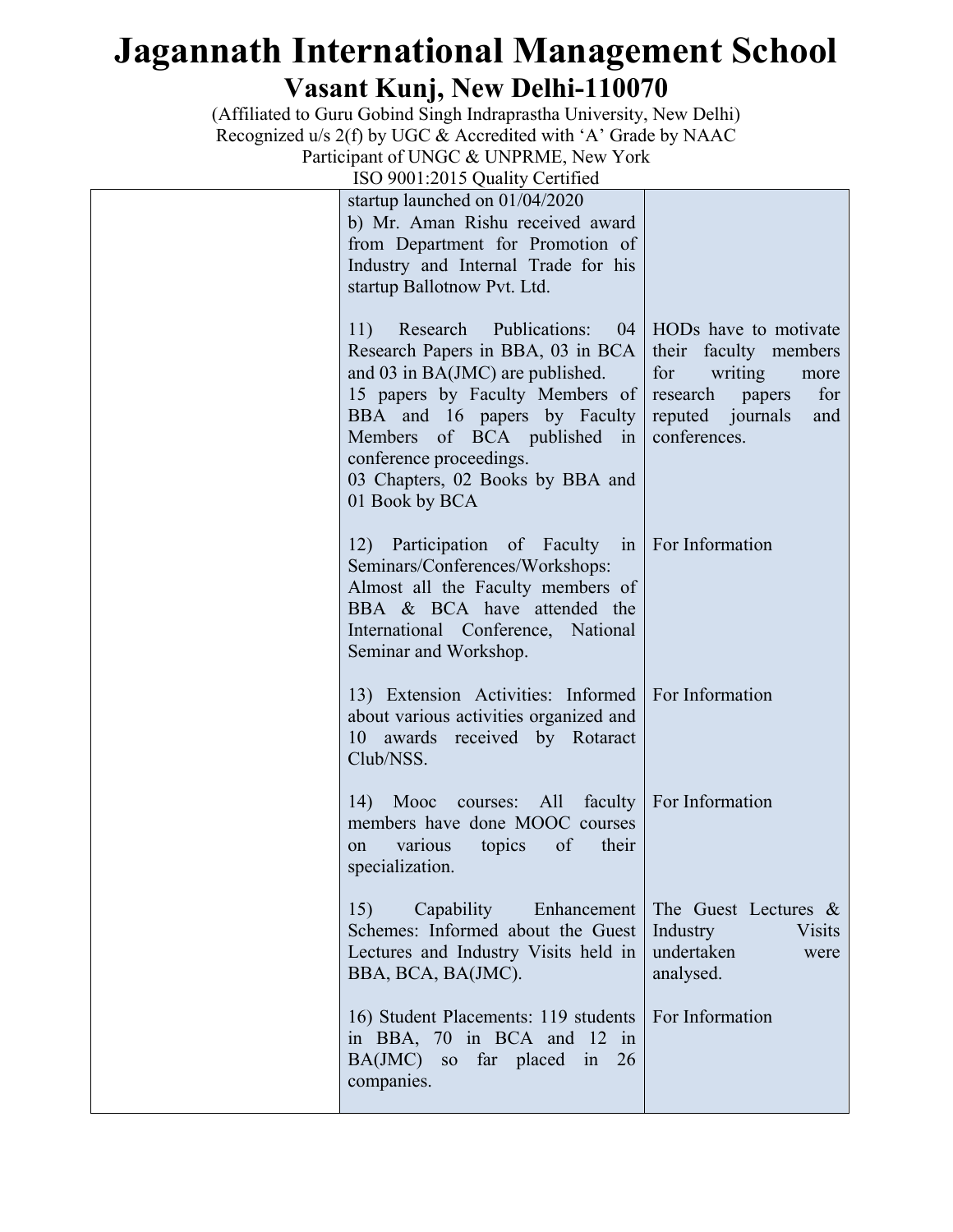(Affiliated to Guru Gobind Singh Indraprastha University, New Delhi) Recognized u/s 2(f) by UGC & Accredited with 'A' Grade by NAAC Participant of UNGC & UNPRME, New York

ISO 9001:2015 Quality Certified

| 100 JO01.2013 Quality Centrical                                                                                                                                                                                                                          |                 |
|----------------------------------------------------------------------------------------------------------------------------------------------------------------------------------------------------------------------------------------------------------|-----------------|
| 17) Sports and Cultural activities: 4   For Information<br>activities<br>sports $\&$<br>5 <sup>7</sup><br>cultural<br>organized.                                                                                                                         |                 |
| 18) Awards and recognition: Rotaract   For Information<br>Club of JIMS VK received 10 awards<br>certificates for outstanding<br>$\&$<br>services.                                                                                                        |                 |
| 16) Awards/medals: 5 awards in For Information<br>sports $& 4$ cultural awards received in<br>University Annual<br>the<br><b>Sports</b><br>Meet/Cultural event etc.                                                                                      |                 |
| 17) Alumni Engagement: Informed   For Information<br>about the registration of Alumni<br>Association and various<br>alumni<br>activities organized.                                                                                                      |                 |
| 18)<br>Professional development   For Information<br>organized: 2 FDPs, 2 workshops and<br>3 Seminars were conducted for the<br>professional development of faculty<br>members.                                                                          |                 |
| 19) PTM held in all the departments<br>in the last week of November 2019.                                                                                                                                                                                | For Information |
| 20)<br>Gender equity promotion<br>programs: 02 Gender sensitization<br>workshop and 02 sexual harassment<br>prevention committee meeting, 01<br>complaints and 01<br>internal<br>self<br>defence training workshop for girls<br>were held in the campus. | For Information |
| 21) Universal Values and Ethics: For Information<br>Informed<br>about<br>the<br>activities<br>conducted by Rotaract club/NSS for<br>Universal Values and Ethics.                                                                                         |                 |
| 22) Highlights of the targets for the<br>next session 2020-21                                                                                                                                                                                            | For Information |